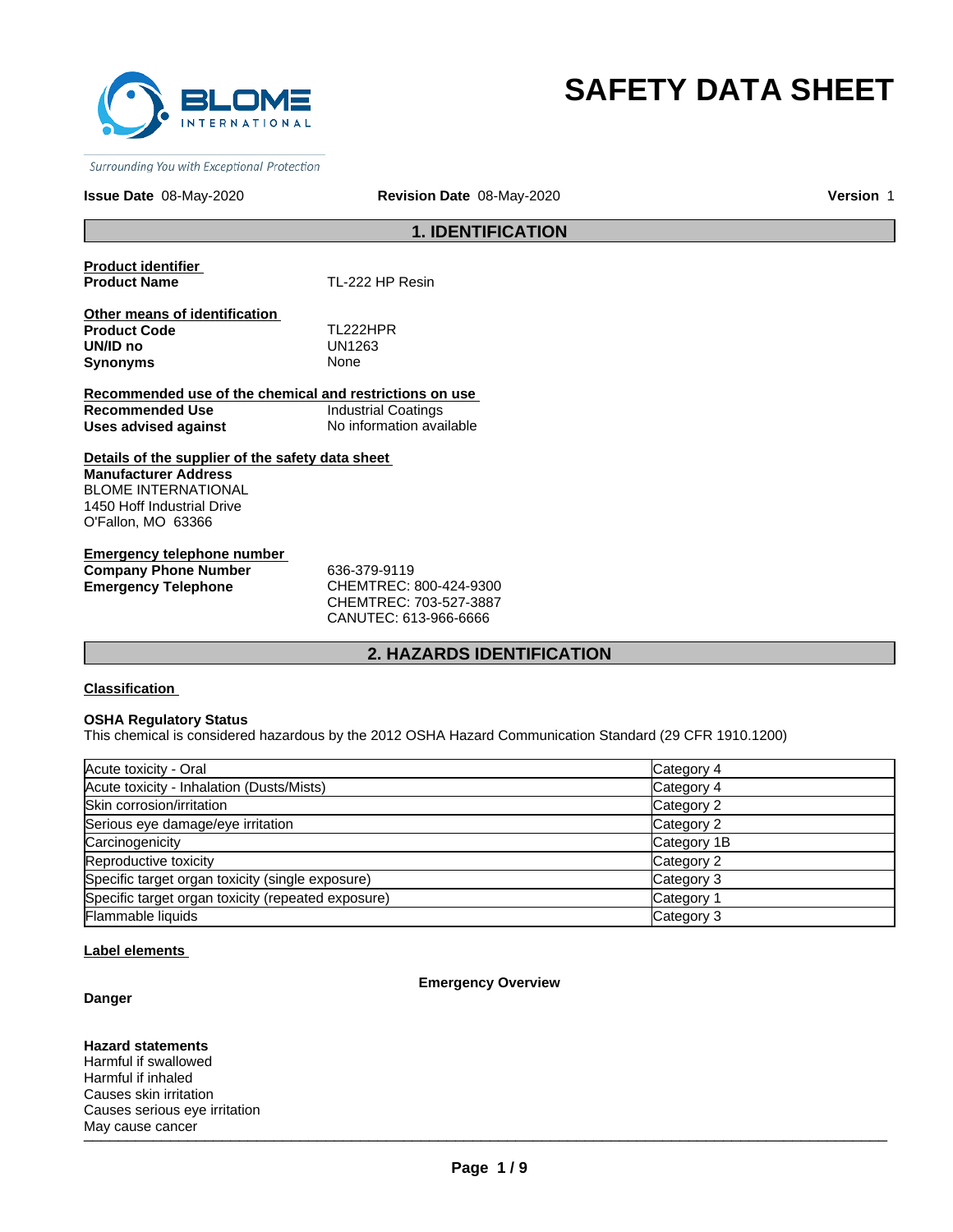Suspected of damaging fertility or the unborn child May cause respiratory irritation. May cause drowsiness or dizziness Causes damage to organs through prolonged or repeated exposure Flammable liquid and vapor



**Appearance** viscous **Physical state** liquid **Odor** Strong Aromatic

 $\overline{\phantom{a}}$  ,  $\overline{\phantom{a}}$  ,  $\overline{\phantom{a}}$  ,  $\overline{\phantom{a}}$  ,  $\overline{\phantom{a}}$  ,  $\overline{\phantom{a}}$  ,  $\overline{\phantom{a}}$  ,  $\overline{\phantom{a}}$  ,  $\overline{\phantom{a}}$  ,  $\overline{\phantom{a}}$  ,  $\overline{\phantom{a}}$  ,  $\overline{\phantom{a}}$  ,  $\overline{\phantom{a}}$  ,  $\overline{\phantom{a}}$  ,  $\overline{\phantom{a}}$  ,  $\overline{\phantom{a}}$ 

**Precautionary Statements - Prevention** Obtain special instructions before use Do not handle until all safety precautions have been read and understood Wear protective gloves/protective clothing/eye protection/face protection Wash face, hands and any exposed skin thoroughly after handling Do not eat, drink or smoke when using this product Use only outdoors or in a well-ventilated area Do not breathe dust/fume/gas/mist/vapors/spray Keep away from heat/sparks/open flames/hot surfaces. - No smoking Keep container tightly closed Ground/bond container and receiving equipment Use explosion-proof electrical/ ventilating/ lighting/ equipment Use only non-sparking tools Take precautionary measures against static discharge Keep cool

# **Precautionary Statements - Response**

IF exposed or concerned: Get medical advice/attention IF IN EYES: Rinse cautiously with water for several minutes. Remove contact lenses, if present and easy to do. Continue rinsing If eye irritation persists: Get medical advice/attention IF ON SKIN (or hair): Remove/Take off immediately all contaminated clothing. Rinse skin with water/shower If skin irritation occurs: Get medical advice/attention Wash contaminated clothing before reuse IF INHALED: Remove victim to fresh air and keep at rest in a position comfortable for breathing IF SWALLOWED: Call a POISON CENTER or doctor/physician if you feel unwell Rinse mouth In case of fire: Use CO2, dry chemical, or foam for extinction

# **Precautionary Statements - Storage**

Store locked up Store in a well-ventilated place. Keep container tightly closed

# **Precautionary Statements - Disposal**

Dispose of contents/container to an approved waste disposal plant

#### **Hazards not otherwise classified (HNOC)**

Not applicable

# **Other Information**

Toxic to aquatic life with long lasting effects. Toxic to aquatic life.

#### **Unknown acute toxicity**

0% of the mixture consists of ingredient(s) of unknown toxicity

# **3. COMPOSITION/INFORMATION ON INGREDIENTS**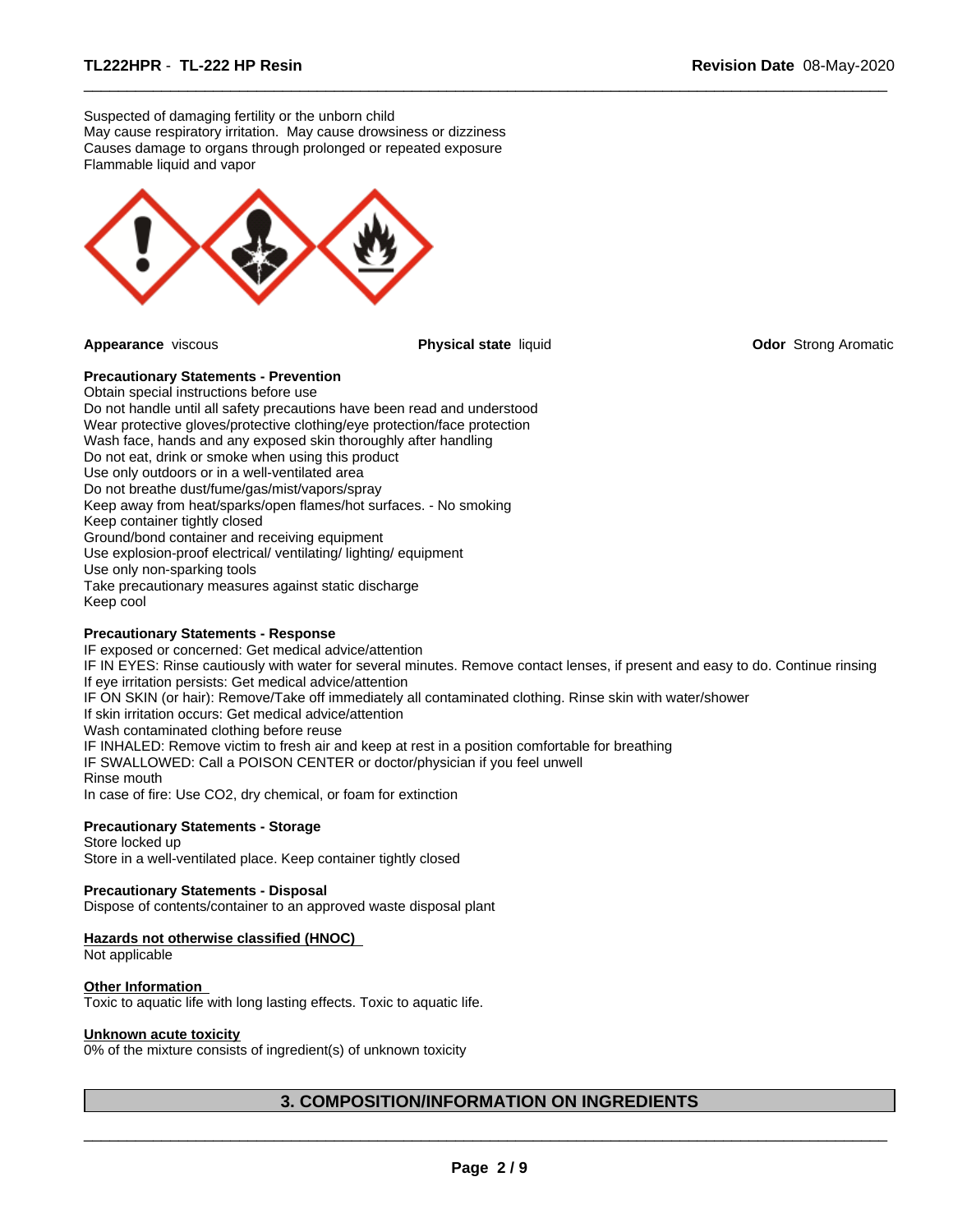#### **Substance**

Not applicable

# **Mixture**

| <b>Chemical Name</b> | <b>CAS No</b>                                                                                         | Weight-%  |
|----------------------|-------------------------------------------------------------------------------------------------------|-----------|
| Polvester resin *    | Proprietary                                                                                           | $30 - 60$ |
| Styrene <sup>*</sup> | 100-42-5                                                                                              | $15 - 40$ |
| Graphite flake *     | 7782-42-5                                                                                             | 10 - 30   |
| Titanium dioxide *   | 13463-67-7                                                                                            | - 5       |
|                      | *The expect personal service (equals production) of equals action has been withheld as a trade expert |           |

 $\overline{\phantom{a}}$  ,  $\overline{\phantom{a}}$  ,  $\overline{\phantom{a}}$  ,  $\overline{\phantom{a}}$  ,  $\overline{\phantom{a}}$  ,  $\overline{\phantom{a}}$  ,  $\overline{\phantom{a}}$  ,  $\overline{\phantom{a}}$  ,  $\overline{\phantom{a}}$  ,  $\overline{\phantom{a}}$  ,  $\overline{\phantom{a}}$  ,  $\overline{\phantom{a}}$  ,  $\overline{\phantom{a}}$  ,  $\overline{\phantom{a}}$  ,  $\overline{\phantom{a}}$  ,  $\overline{\phantom{a}}$ 

The exact percentage (concentration) of composition has been withheld as a trade secret.

# **4. FIRST AID MEASURES**

# **Description of first aid measures**

|                                                             | <b>5. FIRE-FIGHTING MEASURES</b>                                                                                                                                                                                                               |  |
|-------------------------------------------------------------|------------------------------------------------------------------------------------------------------------------------------------------------------------------------------------------------------------------------------------------------|--|
| Note to physicians                                          | Treat symptomatically.                                                                                                                                                                                                                         |  |
|                                                             | Indication of any immediate medical attention and special treatment needed                                                                                                                                                                     |  |
| <b>Symptoms</b>                                             | May cause redness and tearing of the eyes. Coughing and/or wheezing. May cause skin<br>irritation. Drowsiness. Dizziness.                                                                                                                      |  |
| Most important symptoms and effects, both acute and delayed |                                                                                                                                                                                                                                                |  |
| Self-protection of the first aider                          | Remove all sources of ignition. Use personal protective equipment as required.                                                                                                                                                                 |  |
| Ingestion                                                   | Call a physician or poison control center immediately. Do not induce vomiting without<br>medical advice. Rinse mouth. Never give anything by mouth to an unconscious person.                                                                   |  |
| <b>Inhalation</b>                                           | Remove to fresh air. Call a physician. If breathing is irregular or stopped, administer<br>artificial respiration. Avoid direct contact with skin. Use barrier to give mouth-to-mouth<br>resuscitation. If symptoms persist, call a physician. |  |
| <b>Skin contact</b>                                         | Wash off immediately with soap and plenty of water while removing all contaminated<br>clothes and shoes. Wash contaminated clothing before reuse. If skin irritation persists, call<br>a physician.                                            |  |
| Eye contact                                                 | Immediately flush with plenty of water. After initial flushing, remove any contact lenses and<br>continue flushing for at least 15 minutes. Keep eye wide open while rinsing. If symptoms<br>persist, call a physician.                        |  |
| <b>General advice</b>                                       | In case of accident or unwellness, seek medical advice immediately (show directions for<br>use or safety data sheet if possible). If symptoms persist, call a physician.                                                                       |  |
|                                                             |                                                                                                                                                                                                                                                |  |

# **Suitable extinguishing media**

Use extinguishing measures that are appropriate to local circumstances and the surrounding environment. Dry chemical, CO2, sand, earth, water spray or regular foam.

**Unsuitable extinguishing media** Do not use a solid water stream as it may scatter and spread fire.

# **Specific hazards arising from the chemical**

Flammable. Thermal decomposition can lead to release of irritating and toxic gases and vapors.

**Hazardous combustion products**Carbon monoxide. Carbon dioxide (CO2).

**Explosion data** 

**Sensitivity to Mechanical Impact** None.

**Sensitivity to Static Discharge** May be ignited by heat, sparks or flames.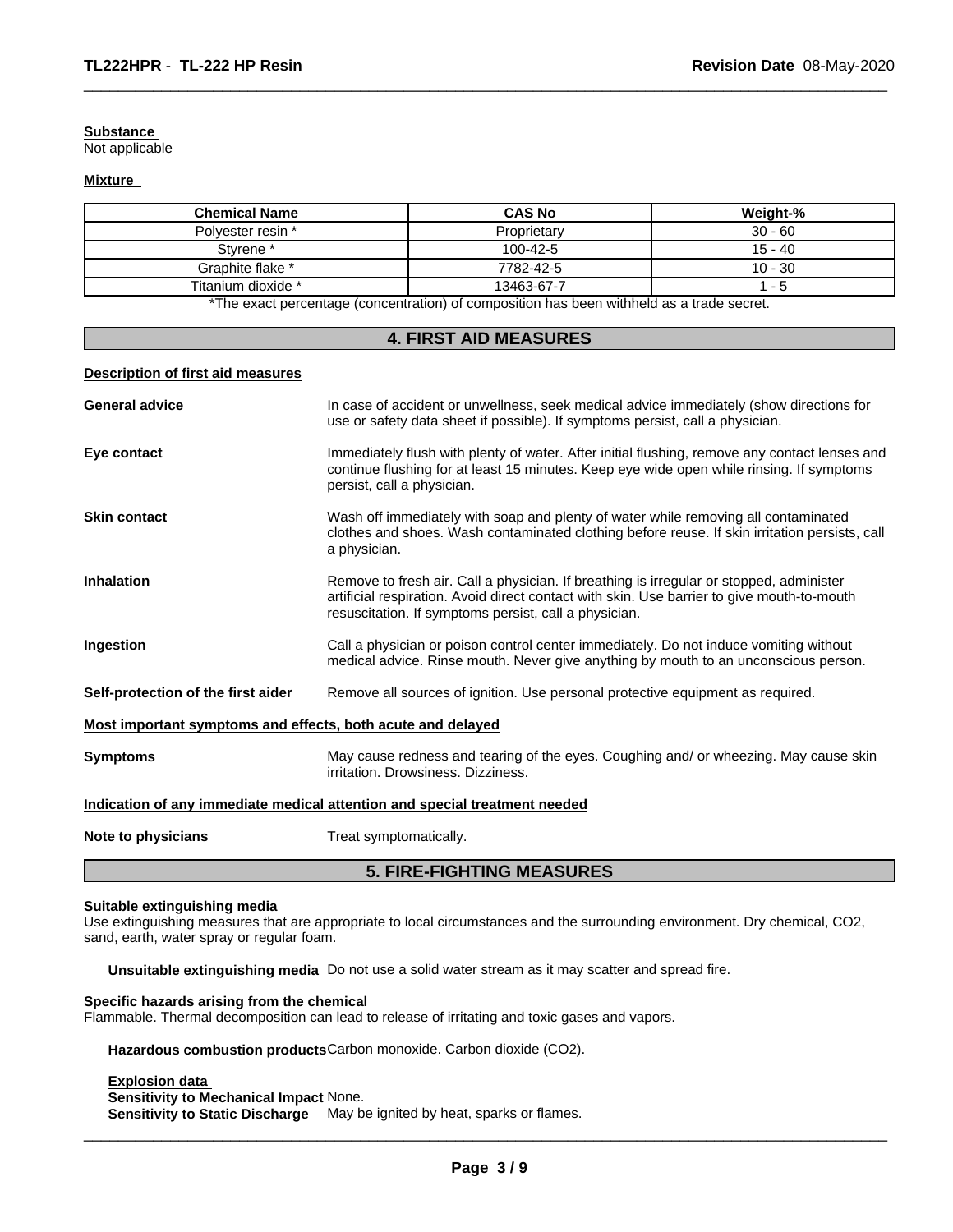# **Protective equipment and precautions for firefighters**

As in any fire, wear self-contained breathing apparatus pressure-demand, MSHA/NIOSH (approved or equivalent) and full protective gear. Burning produces heavy smoke. Avoid runoff to waterways and sewers.

 $\overline{\phantom{a}}$  ,  $\overline{\phantom{a}}$  ,  $\overline{\phantom{a}}$  ,  $\overline{\phantom{a}}$  ,  $\overline{\phantom{a}}$  ,  $\overline{\phantom{a}}$  ,  $\overline{\phantom{a}}$  ,  $\overline{\phantom{a}}$  ,  $\overline{\phantom{a}}$  ,  $\overline{\phantom{a}}$  ,  $\overline{\phantom{a}}$  ,  $\overline{\phantom{a}}$  ,  $\overline{\phantom{a}}$  ,  $\overline{\phantom{a}}$  ,  $\overline{\phantom{a}}$  ,  $\overline{\phantom{a}}$ 

|                                                              | <b>6. ACCIDENTAL RELEASE MEASURES</b>                                                                                                                                                                                                                                                                                                                                                                                                                |  |  |
|--------------------------------------------------------------|------------------------------------------------------------------------------------------------------------------------------------------------------------------------------------------------------------------------------------------------------------------------------------------------------------------------------------------------------------------------------------------------------------------------------------------------------|--|--|
|                                                              | Personal precautions, protective equipment and emergency procedures                                                                                                                                                                                                                                                                                                                                                                                  |  |  |
| <b>Personal precautions</b>                                  | Remove all sources of ignition. Evacuate personnel to safe areas. Ensure adequate<br>ventilation, especially in confined areas. Use personal protective equipment as required.<br>Keep people away from and upwind of spill/leak.                                                                                                                                                                                                                    |  |  |
| <b>Environmental precautions</b>                             |                                                                                                                                                                                                                                                                                                                                                                                                                                                      |  |  |
| <b>Environmental precautions</b>                             | Prevent further leakage or spillage if safe to do so. Prevent product from entering drains. Do<br>not flush into surface water or sanitary sewer system.                                                                                                                                                                                                                                                                                             |  |  |
| Methods and material for containment and cleaning up         |                                                                                                                                                                                                                                                                                                                                                                                                                                                      |  |  |
| <b>Methods for containment</b>                               | Prevent further leakage or spillage if safe to do so.                                                                                                                                                                                                                                                                                                                                                                                                |  |  |
| Methods for cleaning up                                      | Dam up. Soak up with inert absorbent material. Pick up and transfer to properly labeled<br>containers.                                                                                                                                                                                                                                                                                                                                               |  |  |
|                                                              | 7. HANDLING AND STORAGE                                                                                                                                                                                                                                                                                                                                                                                                                              |  |  |
| <b>Precautions for safe handling</b>                         |                                                                                                                                                                                                                                                                                                                                                                                                                                                      |  |  |
| Advice on safe handling                                      | Ensure adequate ventilation, especially in confined areas. Keep away from heat, sparks,<br>flame and other sources of ignition (i.e., pilot lights, electric motors and static electricity).<br>Take precautionary measures against static discharges. Use spark-proof tools and<br>explosion-proof equipment. Use with local exhaust ventilation. Use personal protective<br>equipment as required. Do not breathe dust/fume/gas/mist/vapors/spray. |  |  |
| Conditions for safe storage, including any incompatibilities |                                                                                                                                                                                                                                                                                                                                                                                                                                                      |  |  |
| <b>Storage Conditions</b>                                    | Keep tightly closed in a dry and cool place. Keep in properly labeled containers. Keep away<br>from heat, sparks, flame and other sources of ignition (i.e., pilot lights, electric motors and<br>static electricity). Keep containers tightly closed in a cool, well-ventilated place.                                                                                                                                                              |  |  |
| Incompatible materials                                       | Strong acids. Strong bases. Strong oxidizing agents.                                                                                                                                                                                                                                                                                                                                                                                                 |  |  |
|                                                              | 8. EXPOSURE CONTROLS/PERSONAL PROTECTION                                                                                                                                                                                                                                                                                                                                                                                                             |  |  |

# **Control parameters**

#### **Exposure Guidelines** .

| <b>Chemical Name</b> | <b>ACGIH TLV</b>                    | <b>OSHA PEL</b>                                          | <b>NIOSH IDLH</b>                             |
|----------------------|-------------------------------------|----------------------------------------------------------|-----------------------------------------------|
| Styrene              | STEL: 40 ppm                        | TWA: 100 ppm                                             | IDLH: 700 ppm                                 |
| 100-42-5             | TWA: 20 ppm                         | Ceiling: 200 ppm                                         | TWA: 50 ppm                                   |
|                      |                                     |                                                          | TWA: 215 mg/m <sup>3</sup>                    |
|                      |                                     |                                                          | STEL: 100 ppm                                 |
|                      |                                     |                                                          | STEL: 425 mg/m <sup>3</sup>                   |
| Graphite flake       | TWA: $2 \text{ mg/m}^3$ respirable  | TWA: 15 mg/m <sup>3</sup> total dust synthetic           | IDLH: 1250 mg/m <sup>3</sup>                  |
| 7782-42-5            | particulate matter all forms except | TWA: 5 mg/m <sup>3</sup> respirable fraction $\parallel$ | TWA: 2.5 mg/m <sup>3</sup> natural respirable |
|                      | graphite fibers                     | synthetic                                                | dust                                          |
|                      |                                     | TWA: 15 mppcf natural                                    |                                               |
| Titanium dioxide     | TWA: $10 \text{ mg/m}^3$            | TWA: 15 $mg/m3$ total dust                               | IDLH: 5000 mg/m <sup>3</sup>                  |
| 13463-67-7           |                                     |                                                          | TWA: 2.4 mg/m <sup>3</sup> CIB 63 fine        |
|                      |                                     |                                                          | TWA: 0.3 mg/m <sup>3</sup> CIB 63 ultrafine,  |
|                      |                                     |                                                          | including engineered nanoscale                |

*NIOSH IDLH Immediately Dangerous to Life or Health*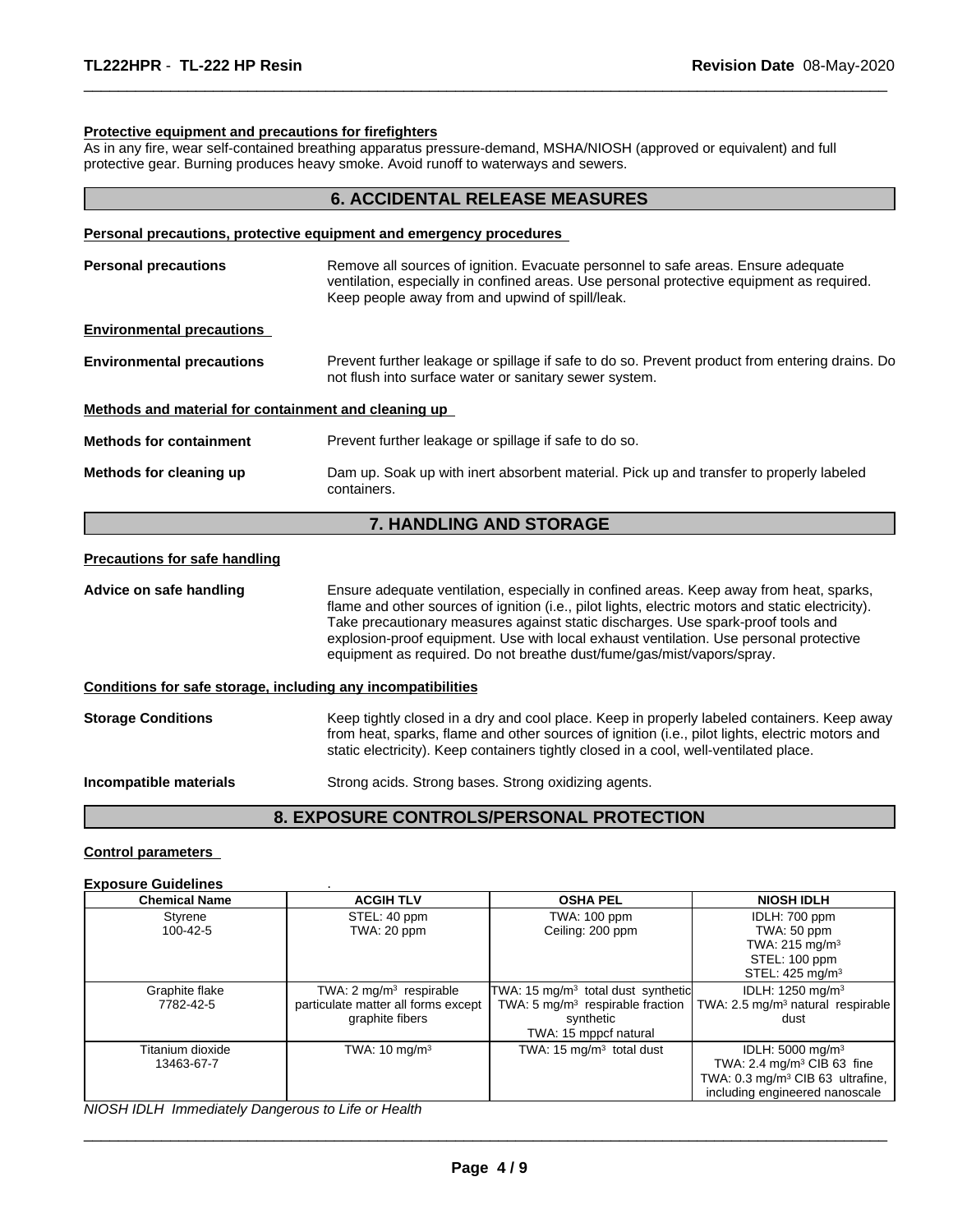# **Appropriate engineering controls**

| <b>Engineering Controls</b>           | Showers<br>Eyewash stations<br>Ventilation systems.                                                                                                                                                                                                                                                                              |  |
|---------------------------------------|----------------------------------------------------------------------------------------------------------------------------------------------------------------------------------------------------------------------------------------------------------------------------------------------------------------------------------|--|
|                                       | Individual protection measures, such as personal protective equipment                                                                                                                                                                                                                                                            |  |
| <b>Eye/face protection</b>            | Wear safety glasses with side shields (or goggles).                                                                                                                                                                                                                                                                              |  |
| Skin and body protection              | Wear protective gloves and protective clothing.                                                                                                                                                                                                                                                                                  |  |
| <b>Respiratory protection</b>         | If exposure limits are exceeded or irritation is experienced, NIOSH/MSHA approved<br>respiratory protection should be worn. Positive-pressure supplied air respirators may be<br>required for high airborne contaminant concentrations. Respiratory protection must be<br>provided in accordance with current local regulations. |  |
| <b>General Hygiene Considerations</b> | Handle in accordance with good industrial hygiene and safety practice. When using do not<br>eat, drink or smoke. Regular cleaning of equipment, work area and clothing is<br>recommended.                                                                                                                                        |  |

 $\overline{\phantom{a}}$  ,  $\overline{\phantom{a}}$  ,  $\overline{\phantom{a}}$  ,  $\overline{\phantom{a}}$  ,  $\overline{\phantom{a}}$  ,  $\overline{\phantom{a}}$  ,  $\overline{\phantom{a}}$  ,  $\overline{\phantom{a}}$  ,  $\overline{\phantom{a}}$  ,  $\overline{\phantom{a}}$  ,  $\overline{\phantom{a}}$  ,  $\overline{\phantom{a}}$  ,  $\overline{\phantom{a}}$  ,  $\overline{\phantom{a}}$  ,  $\overline{\phantom{a}}$  ,  $\overline{\phantom{a}}$ 

# **9. PHYSICAL AND CHEMICAL PROPERTIES**

# **Information on basic physical and chemical properties**

| <b>Physical state</b><br>Appearance<br>Color | liquid<br>viscous<br>pigmented      | Odor<br><b>Odor threshold</b>    | <b>Strong Aromatic</b><br><1 ppm |
|----------------------------------------------|-------------------------------------|----------------------------------|----------------------------------|
| <b>Property</b>                              | <b>Values</b>                       | Remarks • Method                 |                                  |
| рH                                           | No information available            |                                  |                                  |
| Melting point / freezing point               | No information available            |                                  |                                  |
| Boiling point / boiling range                | 115 °C / 239 °F                     |                                  |                                  |
| <b>Flash point</b>                           | 27 °C / 80 °F                       | Pensky-Martens Closed Cup (PMCC) |                                  |
| <b>Evaporation rate</b>                      | 1                                   |                                  |                                  |
| <b>Flammability (solid, gas)</b>             | No information available            |                                  |                                  |
| <b>Flammability Limit in Air</b>             |                                     |                                  |                                  |
| <b>Upper flammability limit:</b>             | 1.1%                                |                                  |                                  |
| Lower flammability limit:                    | 6.6%                                |                                  |                                  |
| Vapor pressure                               | 0.57 kPa                            | @ 20 °C                          |                                  |
| Vapor density                                | >1                                  |                                  |                                  |
| <b>Relative density</b>                      | 1.3                                 |                                  |                                  |
| <b>Water solubility</b>                      | Insoluble in water                  |                                  |                                  |
| Solubility in other solvents                 | No information available            |                                  |                                  |
| <b>Partition coefficient</b>                 | No information available            |                                  |                                  |
| <b>Autoignition temperature</b>              | No information available            |                                  |                                  |
| <b>Decomposition temperature</b>             | No information available            |                                  |                                  |
| <b>Kinematic viscosity</b>                   | $> 1000$ mm2/s                      | @ 40 °C                          |                                  |
| <b>Dynamic viscosity</b>                     | No information available            |                                  |                                  |
| <b>Explosive properties</b>                  | Not an explosive                    |                                  |                                  |
| <b>Oxidizing properties</b>                  | Not applicable                      |                                  |                                  |
| <b>Other Information</b>                     |                                     |                                  |                                  |
| Softening point                              | No information available            |                                  |                                  |
| <b>Molecular weight</b>                      | No information available            |                                  |                                  |
| VOC Content (%)                              | No information available            |                                  |                                  |
| <b>Density</b>                               | No information available            |                                  |                                  |
| <b>Bulk density</b>                          | No information available            |                                  |                                  |
|                                              | <b>10. STABILITY AND REACTIVITY</b> |                                  |                                  |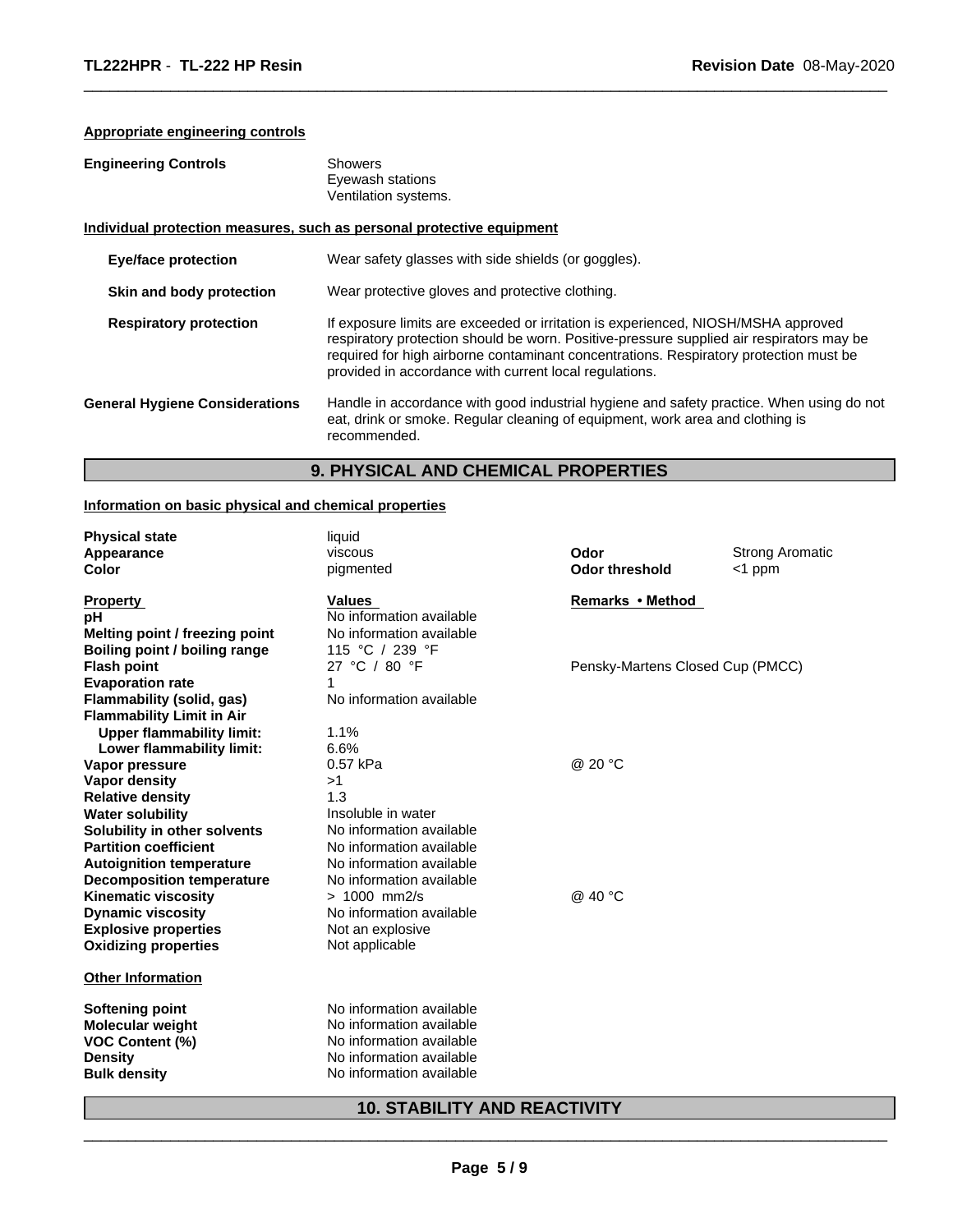**Reactivity**  No data available

#### **Chemical stability**

# Stable under recommended storage conditions. **Possibility of Hazardous Reactions** None under normal processing. **Hazardous polymerization** Hazardous polymerization may occur.

**Conditions to avoid** Heat, flames and sparks. **Incompatible materials** Strong acids. Strong bases. Strong oxidizing agents. **Hazardous Decomposition Products**

Thermal decomposition can lead to release of irritating and toxic gases and vapors. Carbon monoxide. Carbon dioxide (CO2).

# **11. TOXICOLOGICAL INFORMATION**

 $\overline{\phantom{a}}$  ,  $\overline{\phantom{a}}$  ,  $\overline{\phantom{a}}$  ,  $\overline{\phantom{a}}$  ,  $\overline{\phantom{a}}$  ,  $\overline{\phantom{a}}$  ,  $\overline{\phantom{a}}$  ,  $\overline{\phantom{a}}$  ,  $\overline{\phantom{a}}$  ,  $\overline{\phantom{a}}$  ,  $\overline{\phantom{a}}$  ,  $\overline{\phantom{a}}$  ,  $\overline{\phantom{a}}$  ,  $\overline{\phantom{a}}$  ,  $\overline{\phantom{a}}$  ,  $\overline{\phantom{a}}$ 

#### **Information on likely routes of exposure**

#### **Product Information**

| <b>Inhalation</b>   | Irritating to respiratory system. May cause drowsiness or dizziness. Harmful by inhalation. |
|---------------------|---------------------------------------------------------------------------------------------|
| Eye contact         | Irritating to eyes.                                                                         |
| <b>Skin contact</b> | Irritating to skin.                                                                         |
| <b>Ingestion</b>    | Harmful if swallowed.                                                                       |

| <b>Chemical Name</b> | Oral LD50            | Dermal LD50 | <b>Inhalation LC50</b> |  |
|----------------------|----------------------|-------------|------------------------|--|
| Styrene              | $= 1000$ mg/kg (Rat) |             | = 11.7 mg/L (Rat) 4 h  |  |
| $100 - 42 - 5$       |                      |             |                        |  |
| Titanium dioxide     | > 10000 mg/kg (Rat)  |             |                        |  |
| 13463-67-7           |                      |             |                        |  |

#### **Information on toxicological effects**

**Symptoms** Vapors may cause drowsiness and dizziness. Coughing and/ or wheezing. May cause skin irritation. May cause redness and tearing of the eyes.

#### **Delayed and immediate effects as well as chronic effects from short and long-term exposure**

| <b>Sensitization</b>   |  |
|------------------------|--|
| Germ cell mutagenicity |  |
| Carcinogenicity        |  |

Based on available data, the classification criteria are not met. Based on available data, the classification criteria are not met. This product contains titanium dioxide which is classified as a possible carcinogen when present as respirable dust. This is not relevant for this product since it is a liquid. The table

|                                |                                                    |             | below indicates whether each agency has listed any ingredient as a carcinogen. |             |
|--------------------------------|----------------------------------------------------|-------------|--------------------------------------------------------------------------------|-------------|
| <b>Chemical Name</b>           | <b>ACGIH</b>                                       | <b>IARC</b> | <b>NTP</b>                                                                     | <b>OSHA</b> |
| Styrene<br>100-42-5            |                                                    | Group 2A    | Reasonably Anticipated                                                         |             |
| Titanium dioxide<br>13463-67-7 |                                                    | Group 2B    |                                                                                |             |
|                                | IARC (International Agency for Research on Cancer) |             |                                                                                |             |

*Group 2A - Probably Carcinogenic to Humans*

*Group 2B - Possibly Carcinogenic to Humans*

*NTP (National Toxicology Program)*

*Reasonably Anticipated - Reasonably Anticipated to be a Human Carcinogen*

*OSHA (Occupational Safety and Health Administration of the US Department of Labor)*

*X - Present*

**Reproductive toxicity Product is or contains a chemical which is a known or suspected reproductive hazard.**<br>**STOT - single exposure Respiratory system.** Central nervous system.

 $\overline{\phantom{a}}$  ,  $\overline{\phantom{a}}$  ,  $\overline{\phantom{a}}$  ,  $\overline{\phantom{a}}$  ,  $\overline{\phantom{a}}$  ,  $\overline{\phantom{a}}$  ,  $\overline{\phantom{a}}$  ,  $\overline{\phantom{a}}$  ,  $\overline{\phantom{a}}$  ,  $\overline{\phantom{a}}$  ,  $\overline{\phantom{a}}$  ,  $\overline{\phantom{a}}$  ,  $\overline{\phantom{a}}$  ,  $\overline{\phantom{a}}$  ,  $\overline{\phantom{a}}$  ,  $\overline{\phantom{a}}$ 

**STOT - single exposure** Respiratory system. Central nervous system.<br>**STOT - repeated exposure** Causes damage to organs through prolonged **STOT - repeated exposure** Causes damage to organs through prolonged or repeated exposure.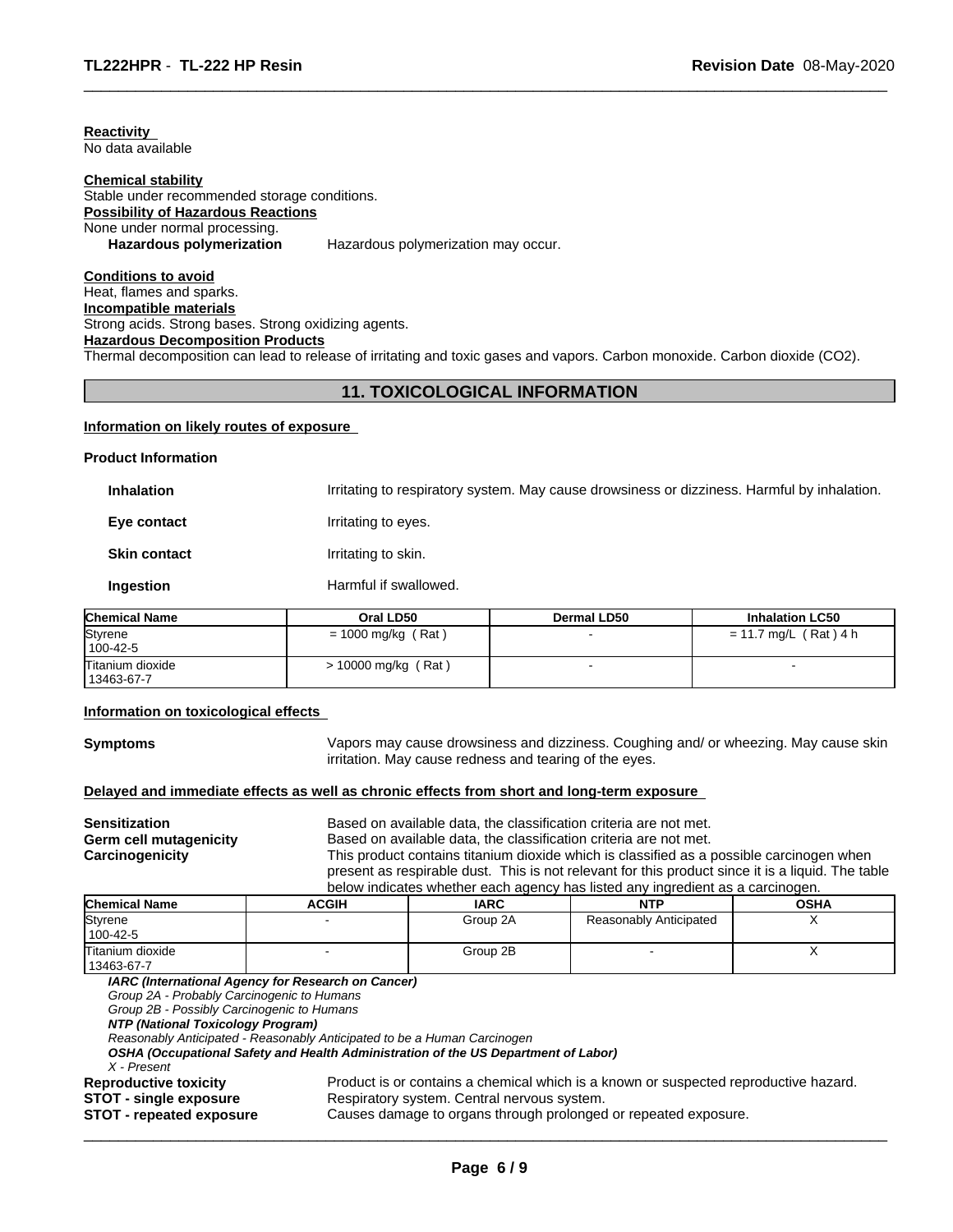| <b>Chronic toxicity</b>                              | Avoid repeated exposure. May cause adverse liver effects. Contains a known or suspected<br>reproductive toxin. |
|------------------------------------------------------|----------------------------------------------------------------------------------------------------------------|
|                                                      |                                                                                                                |
| <b>Target Organ Effects</b>                          | Central nervous system, Eyes, liver, lungs, Reproductive System, Respiratory system, Skin,                     |
|                                                      | Central Vascular System (CVS).                                                                                 |
| <b>Aspiration hazard</b>                             | Based on available data, the classification criteria are not met.                                              |
| Numerical measures of toxicity - Product Information |                                                                                                                |

 $\overline{\phantom{a}}$  ,  $\overline{\phantom{a}}$  ,  $\overline{\phantom{a}}$  ,  $\overline{\phantom{a}}$  ,  $\overline{\phantom{a}}$  ,  $\overline{\phantom{a}}$  ,  $\overline{\phantom{a}}$  ,  $\overline{\phantom{a}}$  ,  $\overline{\phantom{a}}$  ,  $\overline{\phantom{a}}$  ,  $\overline{\phantom{a}}$  ,  $\overline{\phantom{a}}$  ,  $\overline{\phantom{a}}$  ,  $\overline{\phantom{a}}$  ,  $\overline{\phantom{a}}$  ,  $\overline{\phantom{a}}$ 

# **The following values are calculated based on chapter 3.1 of the GHS document** .

|                               | .              |
|-------------------------------|----------------|
| ATEmix (oral)                 | 1,148.00 mg/kg |
| ATEmix (inhalation-dust/mist) | 1.75 mg/l      |

# **12. ECOLOGICAL INFORMATION**

# **Ecotoxicity**

Toxic to aquatic life with long lasting effects

| <b>Chemical Name</b> | Algae/aguatic plants                | Fish                                | Crustacea                               |
|----------------------|-------------------------------------|-------------------------------------|-----------------------------------------|
| Styrene              | 1.4: 72 h Pseudokirchneriella       | 3.24 - 4.99: 96 h Pimephales        | $ 3.3 - 7.4 $ : 48 h Daphnia magna mg/L |
| 100-42-5             | subcapitata mg/L EC50 0.15 - 3.2:   | promelas mg/L LC50 flow-through     | EC50                                    |
|                      | 96 h Pseudokirchneriella            | 58.75 - 95.32: 96 h Poecilia        |                                         |
|                      | subcapitata mg/L EC50 static 0.46 - | reticulata mg/L LC50 static 19.03 - |                                         |
|                      | 4.3: 72 h Pseudokirchneriella       | 33.53: 96 h Lepomis macrochirus     |                                         |
|                      | subcapitata mg/L EC50 static 0.72:  | mg/L LC50 static 6.75 - 14.5: 96 h  |                                         |
|                      | 96 h Pseudokirchneriella            | Pimephales promelas mg/L LC50       |                                         |
|                      | subcapitata mg/L EC50               | static                              |                                         |

# **Persistence and degradability**

No information available.

#### **Bioaccumulation**

| <b>Chemical Name</b> | <b>Partition coefficient</b> |
|----------------------|------------------------------|
| Styrene              | 2.95                         |
| 100-42-5             |                              |

# **Other adverse effects**

No information available

# **13. DISPOSAL CONSIDERATIONS**

| Waste treatment methods<br>Disposal of wastes | This material, as supplied, is a hazardous waste according to federal regulations (40 CFR<br>$261$ . |
|-----------------------------------------------|------------------------------------------------------------------------------------------------------|
| <b>Contaminated packaging</b>                 | Do not reuse container.                                                                              |
| <b>US EPA Waste Number</b>                    | D001                                                                                                 |

This product contains one or more substances that are listed with the State of California as a hazardous waste.

| <b>Chemical Name</b> | California Hazardous Waste Status |
|----------------------|-----------------------------------|
| Styrene              | Toxic                             |
| 100-42-5             | lanitable                         |

# **14. TRANSPORT INFORMATION**

**DOT** 

**UN/ID no** UN1263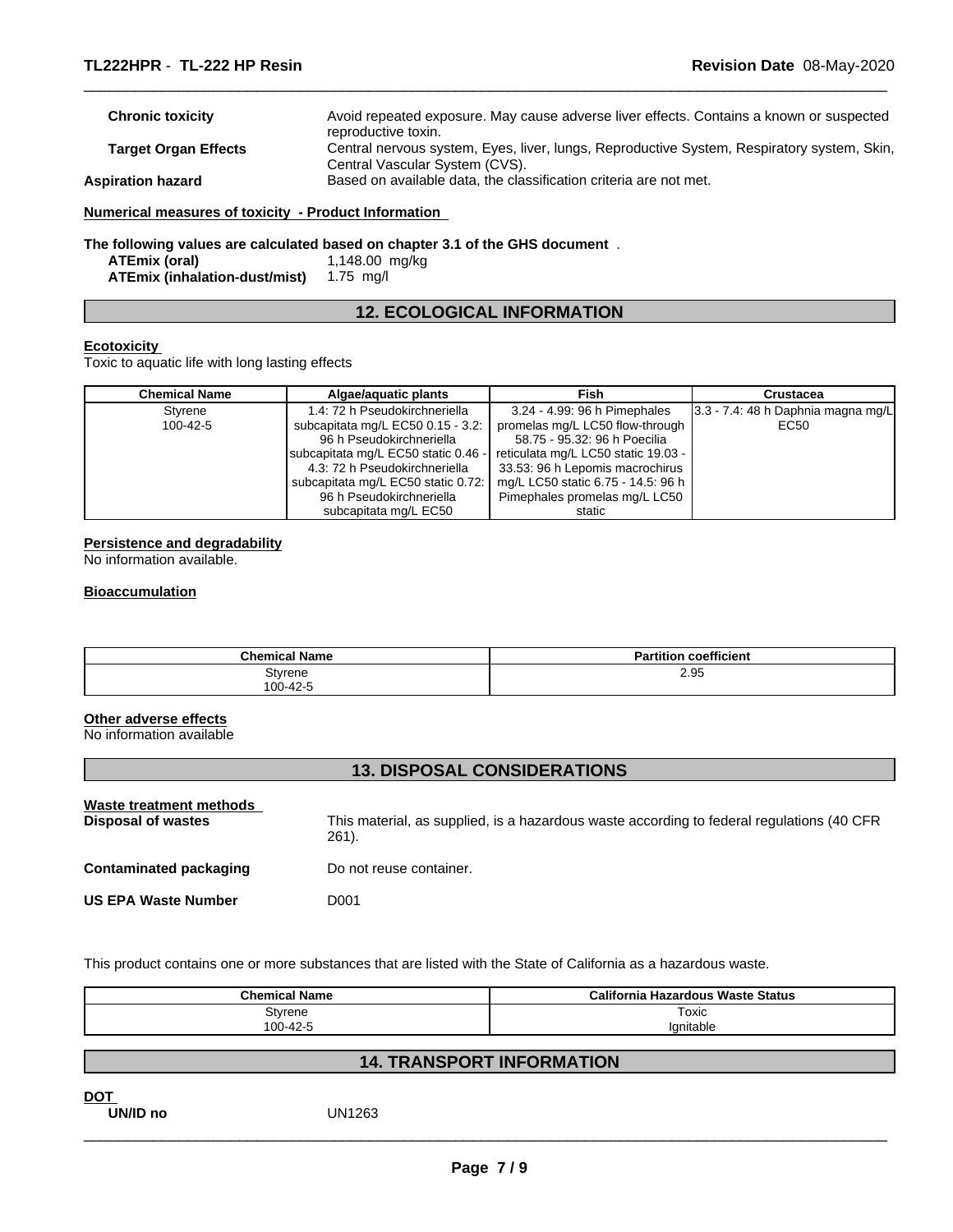| Proper shipping name<br><b>Hazard Class</b><br><b>Packing Group</b><br><b>Special Provisions</b><br><b>Description</b><br><b>Emergency Response Guide</b><br><b>Number</b> | Paint<br>3<br>Ш<br>B1, B52, IB3, T2, TP1, TP29<br>UN1263, Paint, 3, III<br>128 |
|----------------------------------------------------------------------------------------------------------------------------------------------------------------------------|--------------------------------------------------------------------------------|
| TDG                                                                                                                                                                        |                                                                                |
| UN/ID no                                                                                                                                                                   | UN1263                                                                         |
| Proper shipping name                                                                                                                                                       | Paint                                                                          |
| <b>Hazard Class</b>                                                                                                                                                        | 3                                                                              |
| <b>Packing Group</b>                                                                                                                                                       | Ш                                                                              |
| <b>Description</b>                                                                                                                                                         | UN1263, Paint, 3, III                                                          |
| IATA                                                                                                                                                                       |                                                                                |
| UN/ID no                                                                                                                                                                   | UN1263                                                                         |
| Proper shipping name                                                                                                                                                       | Paint                                                                          |
| <b>Hazard Class</b>                                                                                                                                                        | 3                                                                              |
| <b>Packing Group</b>                                                                                                                                                       | Ш                                                                              |
| <b>ERG Code</b>                                                                                                                                                            | 3L                                                                             |
| <b>Special Provisions</b>                                                                                                                                                  | A3, A72, A192                                                                  |
| <b>Description</b>                                                                                                                                                         | UN1263, Paint, 3, III                                                          |
| IMDG                                                                                                                                                                       |                                                                                |
| UN/ID no                                                                                                                                                                   | UN1263                                                                         |
| Proper shipping name                                                                                                                                                       | Paint                                                                          |
| <b>Hazard Class</b>                                                                                                                                                        | 3                                                                              |
| <b>Packing Group</b>                                                                                                                                                       | Ш                                                                              |
| EmS-No                                                                                                                                                                     | $F-E$ , $S-E$                                                                  |
| <b>Special Provisions</b>                                                                                                                                                  | 163, 223, 955                                                                  |
| <b>Description</b>                                                                                                                                                         | UN1263, Paint, 3, III (27°C c.c.)                                              |

# **15. REGULATORY INFORMATION**

 $\overline{\phantom{a}}$  ,  $\overline{\phantom{a}}$  ,  $\overline{\phantom{a}}$  ,  $\overline{\phantom{a}}$  ,  $\overline{\phantom{a}}$  ,  $\overline{\phantom{a}}$  ,  $\overline{\phantom{a}}$  ,  $\overline{\phantom{a}}$  ,  $\overline{\phantom{a}}$  ,  $\overline{\phantom{a}}$  ,  $\overline{\phantom{a}}$  ,  $\overline{\phantom{a}}$  ,  $\overline{\phantom{a}}$  ,  $\overline{\phantom{a}}$  ,  $\overline{\phantom{a}}$  ,  $\overline{\phantom{a}}$ 

| <b>International Inventories</b> |          |
|----------------------------------|----------|
| <b>TSCA</b>                      | Complies |
| <b>DSL/NDSL</b>                  | Complies |
| <b>EINECS/ELINCS</b>             | Complies |
| <b>IECSC</b>                     | Complies |
| <b>KECL</b>                      | Complies |
| <b>PICCS</b>                     | Complies |
| <b>AICS</b>                      | Complies |

# **Legend:**

**TSCA** - United States Toxic Substances Control Act Section 8(b) Inventory **DSL/NDSL** - Canadian Domestic Substances List/Non-Domestic Substances List **EINECS/ELINCS** - European Inventory of Existing Chemical Substances/European List of Notified Chemical Substances **ENCS** - Japan Existing and New Chemical Substances **IECSC** - China Inventory of Existing Chemical Substances **KECL** - Korean Existing and Evaluated Chemical Substances **PICCS** - Philippines Inventory of Chemicals and Chemical Substances **AICS** - Australian Inventory of Chemical Substances

# **US Federal Regulations**

# **SARA 313**

Section 313 of Title III of the Superfund Amendments and Reauthorization Act of 1986 (SARA). This product contains a chemical or chemicals which are subject to the reporting requirements of the Act and Title 40 of the Code of Federal Regulations, Part 372

| <b>Chemical Name</b>                     | <b>SARA 313 -</b><br>Threshold Values % |
|------------------------------------------|-----------------------------------------|
| Styrene<br>100-42-5                      | ◡.                                      |
| 311/312 Hazard Categories<br><b>SARA</b> |                                         |